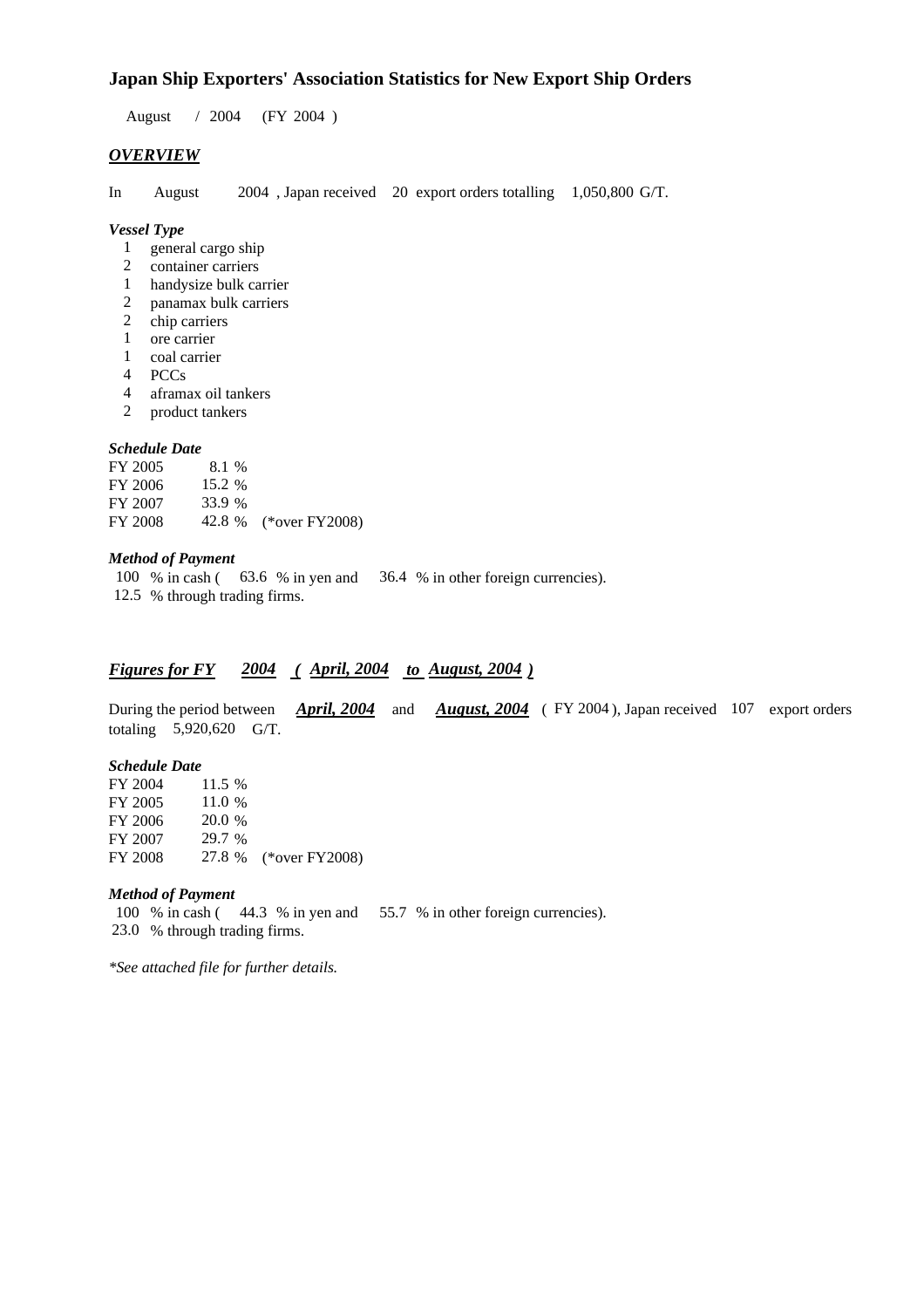## Based on Fiscal Year

Description Apr 03 to Mar 04 Apr 2004 May 2004 June 2004 Ju 2004 August 2004 Apr 04 to Aug 04 Jan 04 to Aug 04 No. $No.$   $G/T$ T || No. | G/T || No. | G/T || No. | G/T || No. | G/T || G/T || No. | G/T || No. | G/T || No. | G/T General Cargos ( 53 2,427,250 1 6,050 1 4,750 2 33,600 1 6,050 3 139,600 8 190,050 15 601,550 Bulk Carriers 3555| 15,276,690|| 16| 852,150| 6| 213,700| 13| 624,600| 20| 998,100| 11| 623,300| 66| 3,311,850|| 97| 4,694,500 Tankers 1344| 8,342,471|| 3| 259,500| 4| 286,200| 12| 700,020| 8| 885,100| 6| 287,900| 33| 2,418,720|| 72| 4,799,237 Combined Carriers 1 0 0 0 0 0 0 0 0 0 0 0 0 0 0 0 0 **Others** s and  $\vert 0$  0 0 0 0 0 0 0 0 0 0 0 0 0 0 0 Total 5422| 26,046,411|| 20| 1,117,700| 11| 504,650| 27| 1,358,220| 29| 1,889,250| 20| 1,050,800| 107| 5,920,620|| 184| 10,095,287  $\boxed{\text{FY 2002/FY2003 } (\%) }$  \* 172.4 101.6 22.5 26.5 56.9 51.4 51.4 47.5 \* 58.2 In CGT12,538,680 | 12,538,680 | 481,318 | 249,378 | 573,677 | 722,138 | 555,570 | 2,682,081 | 2,583,080 |

*Figures for shipbulding orders of 500 G/T and over for export as steel vessels placed with JSEA members are covered.*

\*FY 2002/FY2003

\*\*Calender Year 2004

JSEA (September 2004)

# New Export Orders Placed in August 2004 (FY 2004)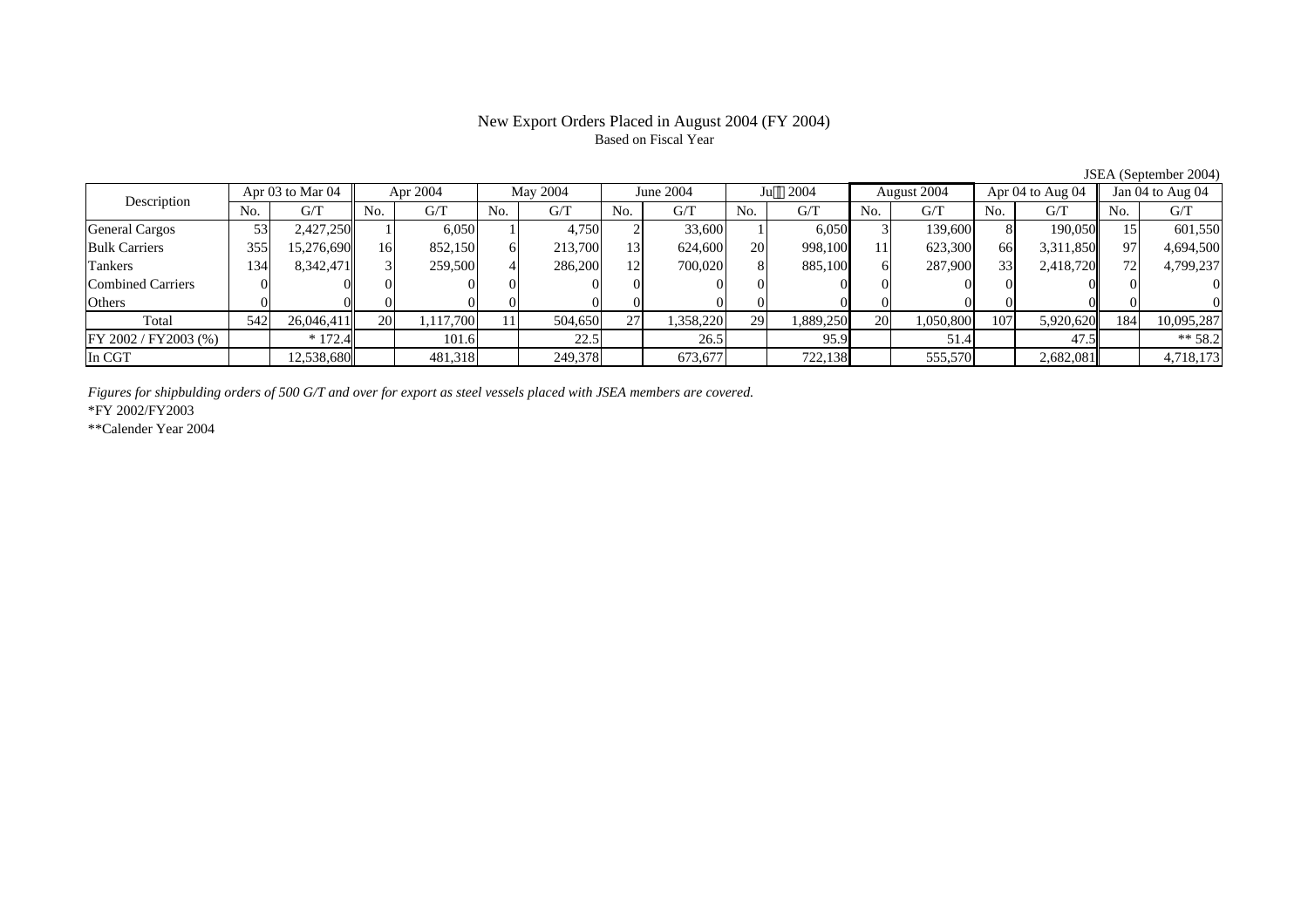### Based on Fiscal Year

Description Apr 03 to Mar 04 Apr 2004 May 2004 June 2004 July 2004 August 2004 Apr 04 to Aug 04 Jan 04 to Aug 04 No.No.  $G/T$ T || No. | G/T || No. | G/T || No. | G/T || No. | G/T || G/T || No. | G/T || No. | G/T || No. | G/T General Cargos ( 31 | 1,104,335 || 0 || 0 || 0 || 0 || 23,866 || 1 || 75,519 || 0 || 0 || 0 || 4 99,385 || 14 448,186 Bulk Carriers 113 4,561,732 12 534,776 10 444,865 20 984,149 15 516,548 11 431,664 68 2,912,002 113 4,520,349 Tankers 1033| 5,752,226|| 5| 460,565| 6| 220,664| 8| 319,399| 6| 337,503| 7| 177,596| 32| 1,515,727|| 64| 3,266,012 Combined Carriers 0 0 0 0 0 0 0 0 0 0 0 0 0 0 0 0 **Others** s and  $1$ 1 115,875 0 0 1 115,875 0 0 0 0 0 0 1 115,875 2 231,750 Total 2488| 11,534,168|| 17| 995,341| 17| 781,404| 31| 1,327,414| 22| 929,570| 18| 609,260| 105| 4,642,989|| 193| 8,466,297 FY 2002 / FY 2003 (%) \* 110.6 161.5 161.5 87.8 145.6 161.5 107.2 108.9 108.9 120.8 \*\* 114.1 In CGT5,865,706 472,407 492,851 639,752 478,038 342,145 2,425,193 4,527,439

*Deliveries of new shipbuilding orders of 500 G/T and over for export as steel vessels placed with JSEA members are covered.*

\*FY 2002/FY2003

\*\*Calender Year 2004

JSEA (September 2004)

# Export Ships Delivered in August 2004 (FY 2004)